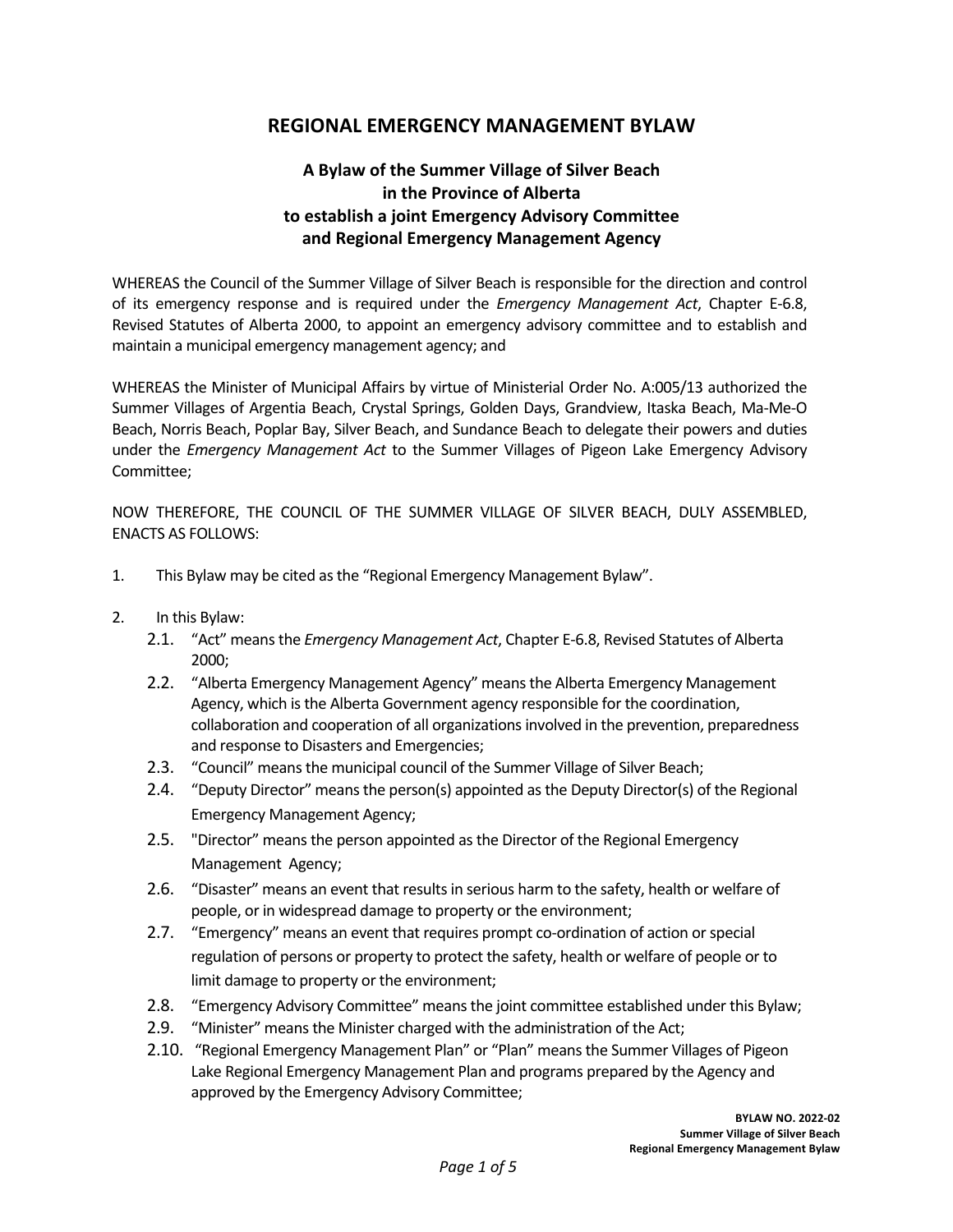- 2.11. "Regional Emergency Management Agency" or "Agency" means the Regional Emergency Management Agency established under this Bylaw for the Summer Villages of Pigeon Lake;
- 2.12. "State of Local Emergency" or "SOLE" means a state of local emergency declared in accordance with the provisions of the Act and this Bylaw;
- 2.13. "Summer Village" means the Summer Village of Silver Beach;
- 2.14. "Summer Villages" means the Summer Villages of Pigeon Lake, which includes Argentia Beach, Crystal Springs, Golden Days, Grandview, Itaska Beach, Ma-Me-O Beach, Norris Beach, Poplar Bay, Silver Beach, and Sundance Beach.
- 3. The municipal Council shall:
	- 3.1. Establish, through this Bylaw, the Emergency Advisory Committee, which shall act as a joint committee for undertaking the powers and duties of the Summer Villages under the Act.
	- 3.2. Establish, through this Bylaw, the Regional Emergency Management Agency, which shall act as a single agency for the Summer Villages in exercising their powers and duties under the Act.
	- 3.3. Ensure each of their elected officials completes any courses prescribed by the Local Authority Emergency Management Regulation.
	- 3.4. Ensure any employee of the Summer Village who has been assigned responsibilities respecting the implementation of the Regional Emergency Management Plan completes any courses prescribed by the Local Authority Emergency Management Regulation.
- 4. Council hereby delegates to the Emergency Advisory Committee the power to:
	- 4.1. Approve the Regional Emergency Management Plan;
	- 4.2. Enter into agreements with and make payments or grants, or both, to persons or organizations for the provision of services in the development or implementation of emergency plans or programs;
	- 4.3. Declare, renew or terminate a State of Local Emergency;
	- 4.4. Exercise any power given to the Minister under section 19(1) of the Act in relation to the part of the municipality affected by a declaration of a State of Local Emergency; and
	- 4.5. Authorize any persons at any time to exercise, in the operation of an emergency plan or program, any power given to the Minister under section 19(1) of the Act in relation to the part of the municipality affected by a declaration of a State of Local Emergency.
- 5. Composition of the Emergency Advisory Committee:
	- 5.1. The Committee shall consist of one member of each Council of the Summer Villages;
	- 5.2. A quorum of the Committee shall be six members, except when the Committee is exercising its powers with respect to declaring a State of Local Emergency in which case a quorum is as prescribed in this Bylaw;
	- 5.3. The Committee shall, by resolution, appoint a Chair.
- 6. The Emergency Advisory Committee shall:
	- 6.1. Appoint, by resolution, a Director of the Agency, and authorize the Director to exercise the powers outlined in section 19(1) of the Act during a State of Local Emergency;
	- 6.2. Appoint, by resolution, a Deputy Director of the Agency;
	- 6.3. Meet at least once year;
	- 6.4. When no Disaster or Emergency exists: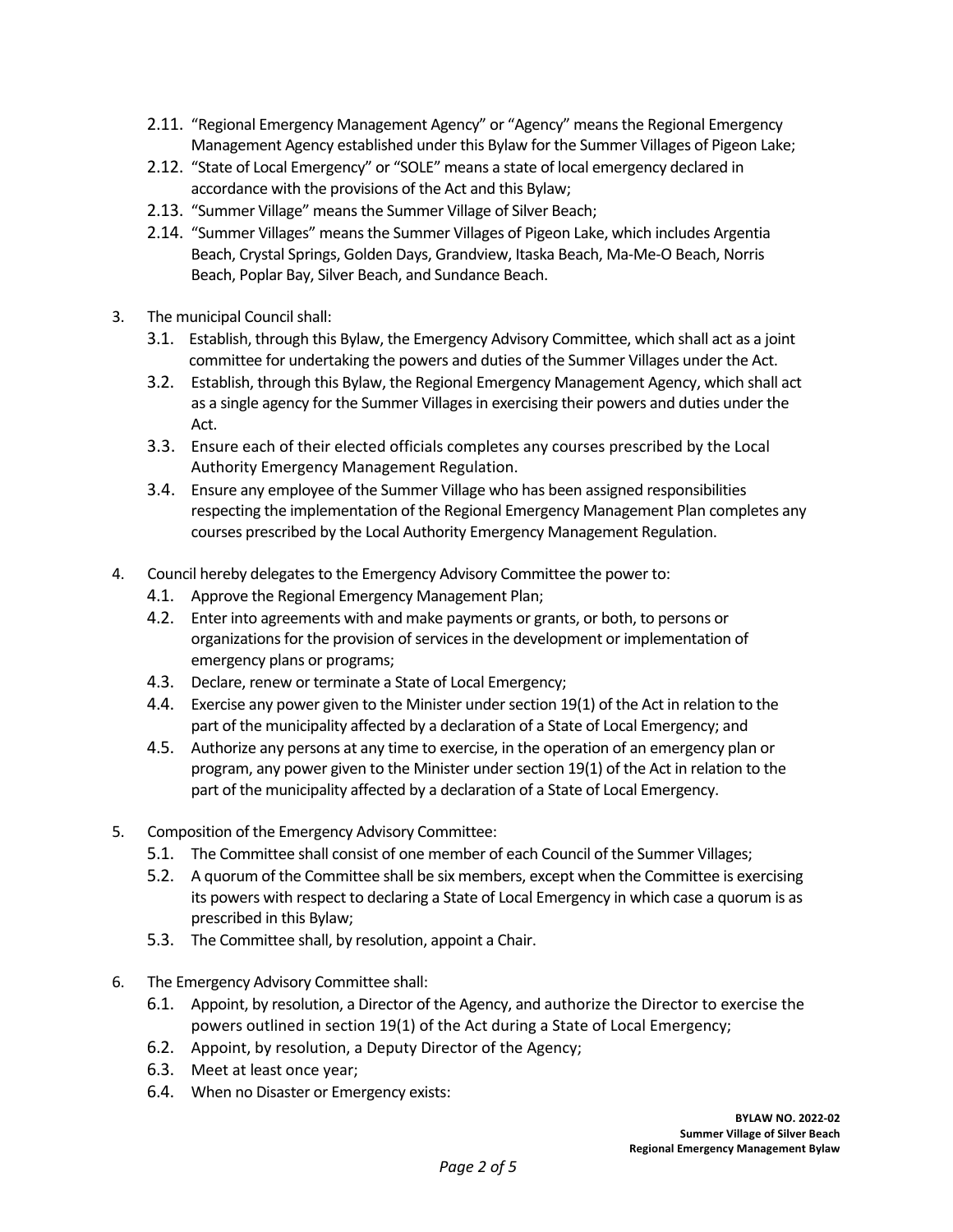- 6.4.1. Approve the Plan and any suggested changes on a regular basis, but at a minimum once a year, to ensure that each Summer Village is prepared to address any potential Emergency or Disaster;
- 6.4.2. Assess the hazards, risks, and mitigation strategies affecting the Summer Villages; and
- 6.4.3. Determine the level of Emergency management resourcing for the Summer Villages;
- 6.5. During an Emergency or Disaster, provide guidance and direction to the Regional Emergency Management Agency.
- 7. The Regional Emergency Management Agency shall:
	- 7.1. Coordinate all emergency services and other resources used in an Emergency;
	- 7.2. Be responsible for the administration of the Summer Villages emergency management program;
	- 7.3. Utilize the command, control and coordination system as prescribed by the managing director of the Alberta Emergency Management Agency in accordance with the Act;
	- 7.4. Review the Plan and related programs on a regular basis;
	- 7.5. Report to the Emergency Advisory Committee, at least once per year, on the status of the Plan and recommend applicable updates;
	- 7.6. Report to the Emergency Advisory Committee, at least once per year, on the activities of the Agency;
	- 7.7. Track training and exercises to support preparedness, response and recovery activities;
	- 7.8. Be responsible for all coordination and liaison with the Alberta Emergency Management Agency;
	- 7.9. Be responsible for calling meetings with the Emergency Advisory Committee either in person or by electronic means of communication;
	- 7.10. Act as agent for the Summer Villages in exercising the powers and duties under the Act; and
	- 7.11. Advise the Emergency Advisory Committee on the declaration of a SOLE when it is considered that an Emergency exists or may exist in a Summer Village.
- 8. The Agency shall be comprised of the Director, Deputy Director, and any other person, that, in the opinion of the Director, may assist in the development or implementation of the Regional Emergency Management Plan or related plans or programs.
- 9. The Director may invite representatives of external organizations to work with the Agency, including representatives of:
	- a) the Alberta Emergency Management Agency;
	- b) the RCMP;
	- c) fire services;
	- d) utility companies;
	- e) health agencies;
	- f) school boards; and
	- g) any other person, agency or organization that, in the opinion of the Director, may assist in the development or implementation of the Regional Emergency Management Plan or related plans or programs.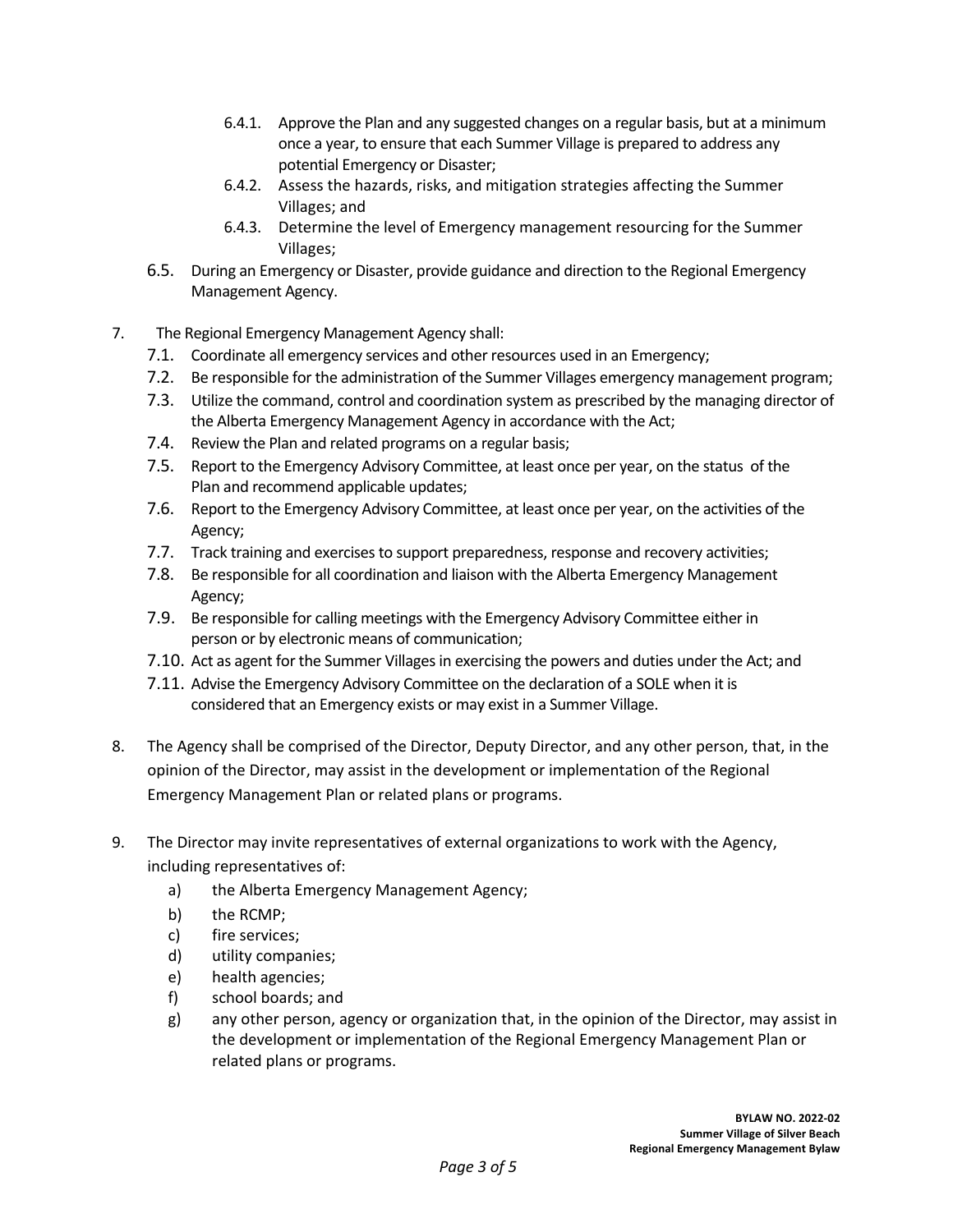- 10. Declaration of a State of Local Emergency (SOLE):
	- 10.1. Any single Emergency Advisory Committee member of the Summer Village experiencing the Emergency or any two members of the Emergency Advisory Committee may declare, renew or cancel a State of Local Emergency or expand or reduce the part of the municipality to which a State of Local Emergency applies.
	- 10.2. Member(s) of the Emergency Advisory Committee intending to declare a State of Local Emergency may contact the Director and/or Deputy Director of the Agency prior to making the declaration and if not done so, will make such contact immediately after making the declaration.
	- 10.3. A declaration, renewal or cancellation of a State of Local Emergency shall be made in accordance with the Act, and specifically:
		- 10.3.1. the declaration, renewal or termination must be made by resolution at a meeting for which notice under the *Municipal Government Act* is not required;
		- 10.3.2. all members of the Emergency Advisory Committee shall be notified of the declaration, renewal or termination as soon as practicable;
		- 10.3.3. the declaration must identify the nature of the Emergency and the area of the Summer Village in which it exists;
		- 10.3.4. the details of the declaration shall be published immediately by such means of communication considered most likely to make known to the majority of the population of the area affected the contents of the declaration;
		- 10.3.5. the Alberta Emergency Management Agency will be notified; and
		- 10.3.6. the declaration shall immediately be forwarded to the Minister.
	- 10.4. When a State of Local Emergency is declared and for its duration, the Director may at any time, in accordance with the Plan:
		- 10.4.1. cause the Plan to be put into operation, if not already in operation;
		- 10.4.2. exercise any power given to the Minister under section 19(1) of the Act in relation to the part of the municipality affected by the declaration;
		- 10.4.3. authorize any persons at any time to exercise, in the operation of the Plan, any power given to the Minister under section 19(1) of the Act in relation to any part of the municipality affected by a declaration of a State of Local Emergency.

11. A declaration of a State of Local Emergency is considered terminated and ceases to be of force and effect when:

- 11.1. a resolution to terminate the declaration of a State of Local Emergency is passed under the provisions of this Bylaw;
- 11.2. a period of seven (7) days has lapsed since it was declared, unless it is renewed by resolution;
- 11.3. the Lieutenant Governor in Council makes an order for the declaration of a state of emergency under the Act, relating to the same area; or
- 11.4. the Minister cancels the State of Local Emergency.
- 12. Immediately after the State of Local Emergency is terminated or cancelled, the details of the termination shall be published by such communication considered most likely to notify the majority of the population in the area affected.